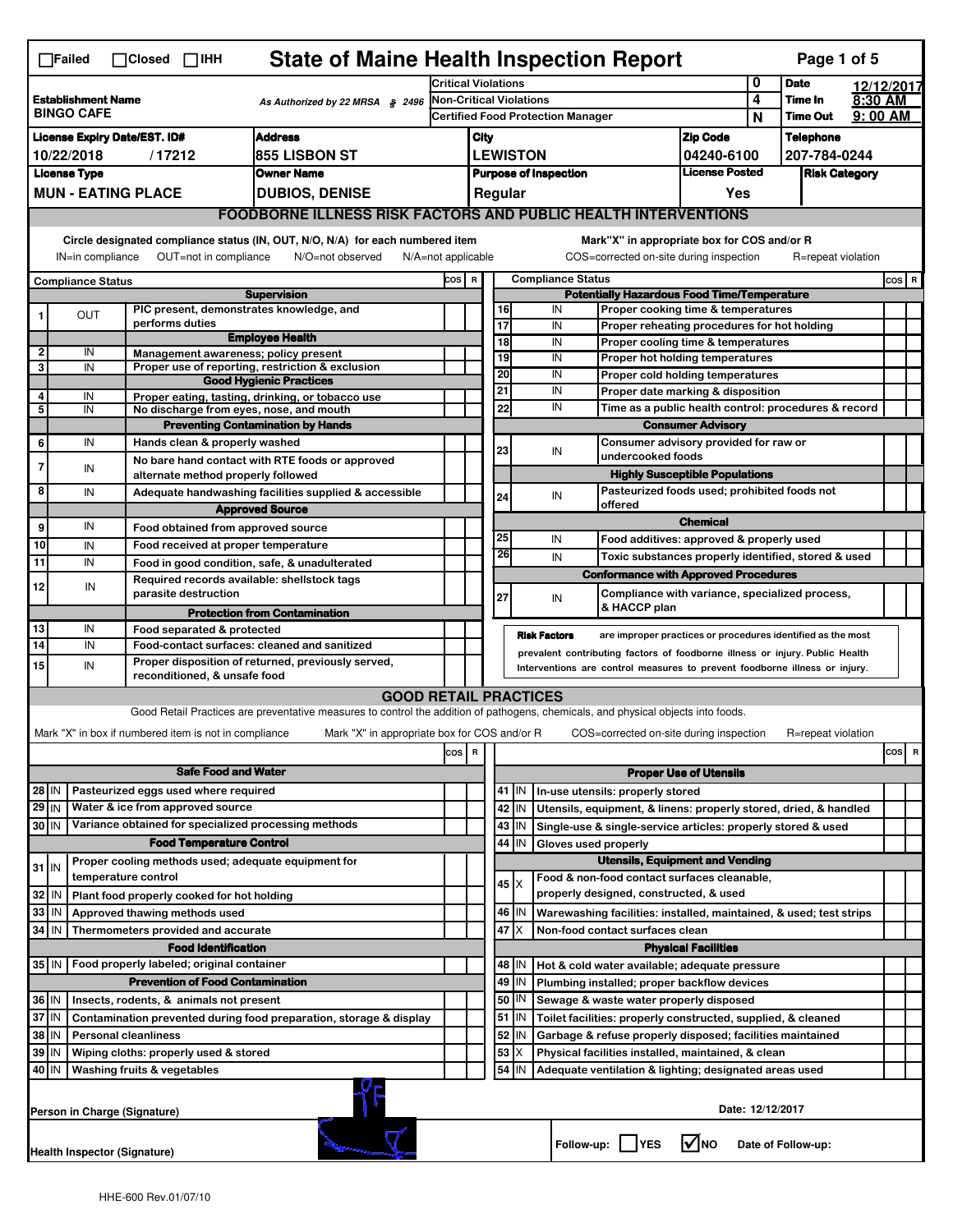|                                                      | <b>State of Maine Health Inspection Report</b> | Page 2 of 5                     |              |                                |                                  |
|------------------------------------------------------|------------------------------------------------|---------------------------------|--------------|--------------------------------|----------------------------------|
| <b>Establishment Name</b><br><b>BINGO CAFE</b>       | As Authorized by 22 MRSA                       | 12/12/2017<br><b>Date</b>       |              |                                |                                  |
| License Expiry Date/EST. ID#<br>10/22/2018<br>/17212 | <b>Address</b><br>855 LISBON ST                | City / State<br><b>LEWISTON</b> | ' ME         | <b>Zip Code</b><br>104240-6100 | <b>Telephone</b><br>207-784-0244 |
|                                                      | <b>Temperature Observations</b>                |                                 |              |                                |                                  |
| Location                                             | Temperature                                    |                                 | <b>Notes</b> |                                |                                  |
| hot water                                            | $110 +$                                        |                                 |              |                                |                                  |
| Frig                                                 | 40                                             |                                 |              |                                |                                  |
| cooler                                               | 40                                             |                                 |              |                                |                                  |

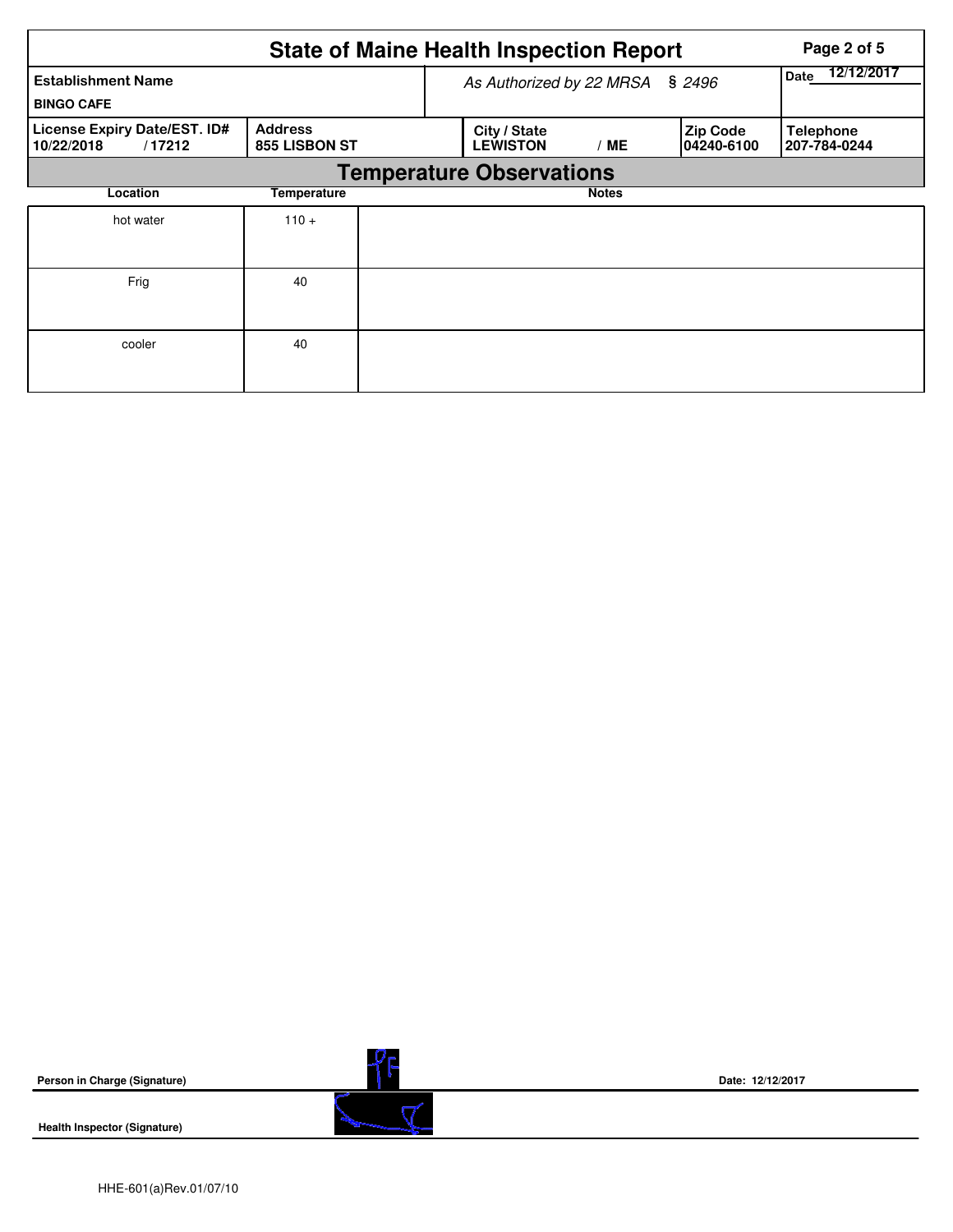|                                                                                                                                                    | Page 3 of 5                            |                                            |           |                               |  |  |  |  |  |  |
|----------------------------------------------------------------------------------------------------------------------------------------------------|----------------------------------------|--------------------------------------------|-----------|-------------------------------|--|--|--|--|--|--|
| <b>Establishment Name</b>                                                                                                                          | 12/12/2017<br><b>Date</b>              |                                            |           |                               |  |  |  |  |  |  |
| <b>BINGO CAFE</b>                                                                                                                                  |                                        |                                            |           |                               |  |  |  |  |  |  |
| License Expiry Date/EST. ID#<br>10/22/2018<br>/17212                                                                                               | <b>Address</b><br><b>855 LISBON ST</b> | City / State<br><b>LEWISTON</b>            | <b>ME</b> | <b>Zip Code</b><br>04240-6100 |  |  |  |  |  |  |
|                                                                                                                                                    |                                        | <b>Observations and Corrective Actions</b> |           |                               |  |  |  |  |  |  |
| Violations cited in this report must be corrected within the time frames below, or as stated in sections<br>8-405.11 and 8-406.11 of the Food Code |                                        |                                            |           |                               |  |  |  |  |  |  |
| 1: 2-102.12: N: No Certified Food Protection Manager.                                                                                              |                                        |                                            |           |                               |  |  |  |  |  |  |
|                                                                                                                                                    | <b>INSPECTOR NOTES: needed 90 days</b> |                                            |           |                               |  |  |  |  |  |  |
| 45: 4-101.11.(D): N: Utensils or equipment food contact surfaces not smooth / easily cleanable.<br>INSPECTOR NOTES: re-seal counter top            |                                        |                                            |           |                               |  |  |  |  |  |  |
| 47: 4-602.13: N: Non-food contact surfaces are not cleaned at a frequency necessary to preclude accumulation of soil residues.                     |                                        |                                            |           |                               |  |  |  |  |  |  |

INSPECTOR NOTES: clean range-clean fryolater (grease build-up)

53: 6-501.12: N: The physical facilities are not clean.

INSPECTOR NOTES: clean floor edges

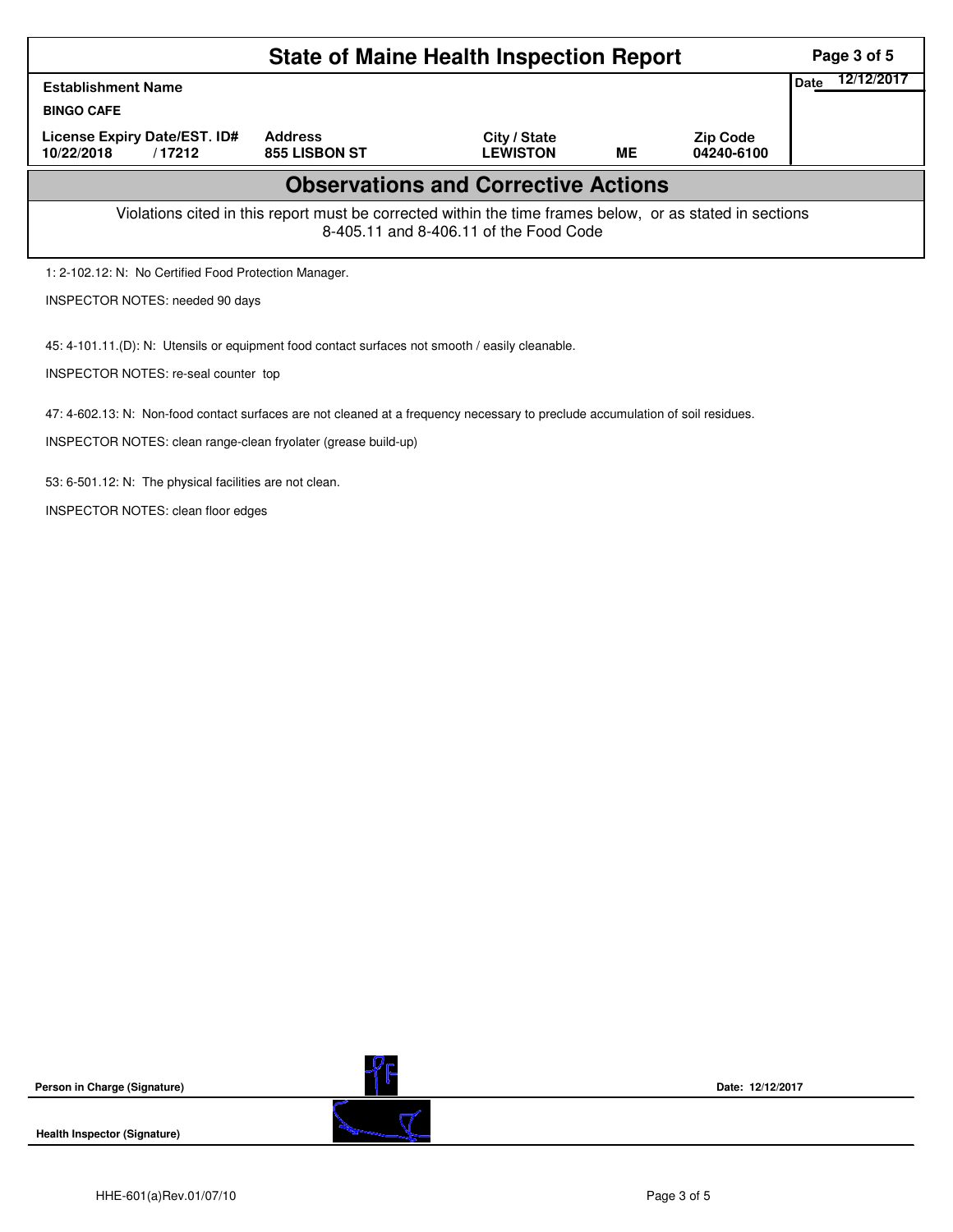|                                                      | Page 4 of 5                     |                                 |    |                               |             |            |  |  |  |
|------------------------------------------------------|---------------------------------|---------------------------------|----|-------------------------------|-------------|------------|--|--|--|
| <b>Establishment Name</b><br><b>BINGO CAFE</b>       |                                 |                                 |    |                               | <b>Date</b> | 12/12/2017 |  |  |  |
| License Expiry Date/EST. ID#<br>10/22/2018<br>/17212 | <b>Address</b><br>855 LISBON ST | City / State<br><b>LEWISTON</b> | MЕ | <b>Zip Code</b><br>04240-6100 |             |            |  |  |  |
| <b>Inspection Notes</b>                              |                                 |                                 |    |                               |             |            |  |  |  |

# RED FOLDER-EMPLOYEE HEALTH POLICY

Employee Health Policy left and explained the policy with the PIC.Please retain information as you will be asked next year during your inspection to provide the employee Health Policy information which was left with the PIC.

### Certified Food Protection Manager

Unless directed otherwise, all Eating Establishments are required to submit a copy of their Certified Food Protection Manager (CFPM) certificate. A CFPM must be hired within 90 days of a new eating establishment opening or when a CFPM leaves employment. For a list of CFPM courses and trainers go to http://www.maine.gov/healthinspection/training.htm

Please provide a copy of this certification(s) to your inspector [Susan Reny ] by emailing to [ sreny@lewistonmaine.gov ] or faxing to 207-795-5071. A copy may also be sent to Carol Gott, Health Inspection Program, 286 Water St. 3rd Floor, Augusta, ME 04333 or carol.gott@maine.gov.

Please include the name of your establishment and the establishment ID# with your certification(s).

2013 Maine Food Code Adoption

The Maine Food Code was adopted in October of 2013. Please refer to our website for a copy,

http://www.maine.gov/healthinspection. Following are a few of the major changes:

• No Bare Hand Contact with Ready-To-Eat Food. Handlers are required to use gloves, utensils, deli papers, etc., to avoid bare hand contact with ready-to-eat food;

- Establishments must have clean-up procedures for employees to follow following vomiting and diarrheal events;
- Responsibilities of the person in charge for ill employees (exclusions and restrictions); and,
- Date marking of Ready-to-eat potentially hazardous foods.

## Violation Correction Timeframe

Critical violations should be corrected on site, but in any event, within 10 days. The licensee must contact the inspector when the critical violation has been addressed at 207-( 513-3125 Ext 3224 ) or email ( sreny@lewistonmaine.gov ). Non-critical violations must be corrected within 30 days. Failure to satisfactorily correct these violations before the follow-up inspection may result in enforcement proceedings by the Department to include fines and penalties, which are outlined in Sections 7, 8 and 9 of the Rules Relating to the Administration and Enforcement of Establishments Licensed by the Health Inspection Program available at http://www.maine.gov/healthinspection. License renewals can be denied if violations are not corrected within the noted timeframes.

## C= Critical violation and NC= Non-critical violation

"Critical violation" means a provision of the Food Code that, if in non-compliance, is more likely than other violations to contribute to food contamination, illness or environmental health hazard.

#### Additional Inspection Fee

License fees provide for two inspections per year. When additional inspections are required, the Department may charge an additional \$100 fee to cover the costs of each additional inspection or visit.

#### Document Retention/Posting

Pursuant to the Maine Food Code, the establishment's current license must be displayed. In addition, a sign or placard must be posted in a conspicuous area notifying consumers that a copy of the most recent inspection report is available upon request. CFPM certificates must be posted in a conspicuous area and must be available to the Department upon request.